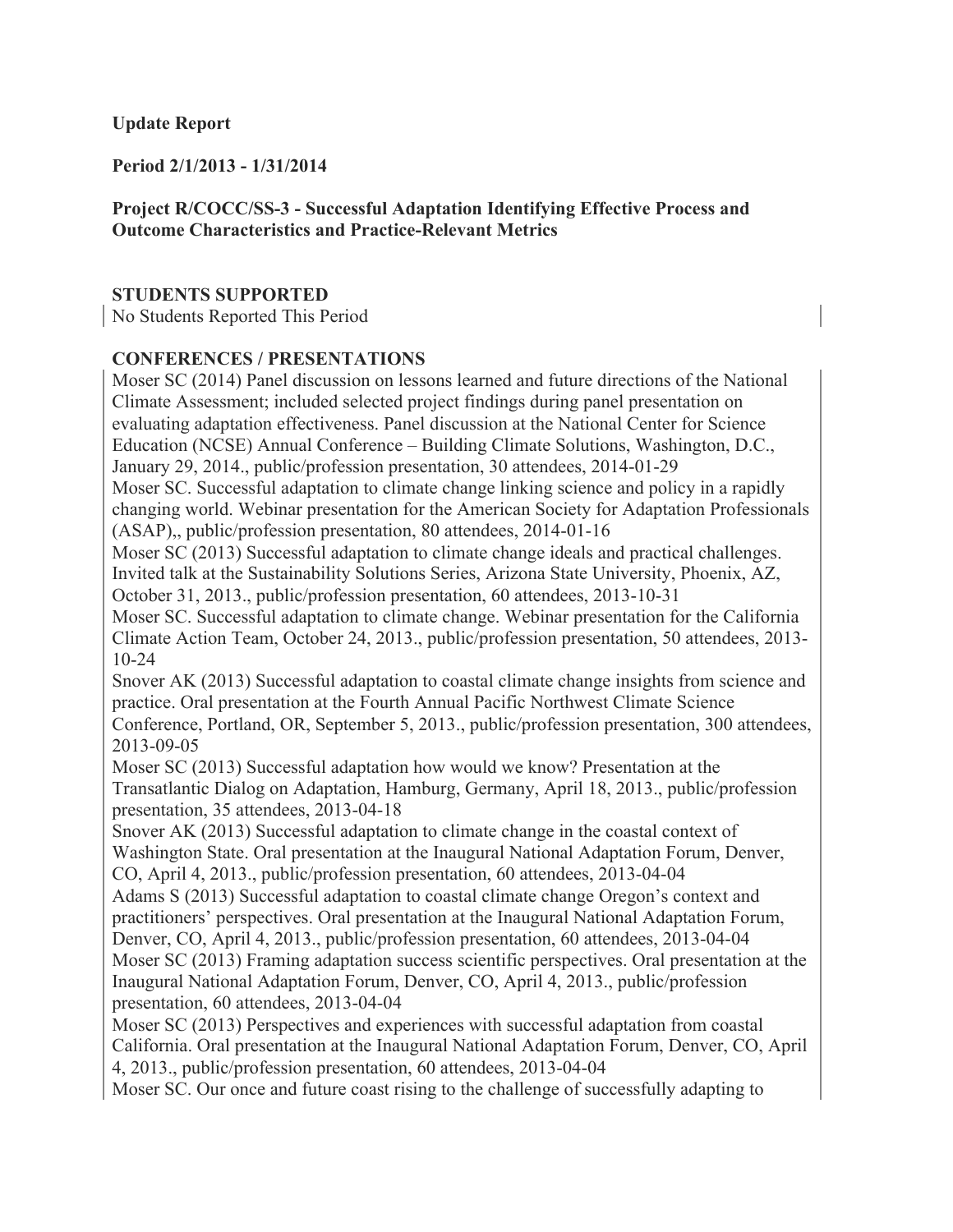climate change. Presentation at the University of New Hampshire, Durham, NH, March 26, 2013., public/profession presentation, 50 attendees, 2013-03-26

Moser SC. Threats, vulnerabilities, tough choices…. oh my! Research and action for adaptation success. Presentation at the Human Dimensions and Ocean Health in a Changing Climate Symposium, University of Southern California, Los Angeles, CA, March 12, 2013., public/profession presentation, 100 attendees, 2013-03-12

Moser SC (2013) Defining adaptation success views from science and coastal management. Oral presentations at the American Association for the Advancement of Science Annual Meeting, Boston, Massachusetts, February 16, 2013, public/profession presentation, 25 attendees, 2013-02-16

Capstone Workshop Successful Adaptation to Climate Change in the Coastal Context. The project's capstone workshop brought together a selected subset of scientists and practitioners from the project's first four workshops, along with some key individuals who were unable to attend earlier workshops, to build bridges between what were relatively abstract or generic desirable principles and outcomes developed in the science workshop and the more practiceoriented frameworks and measures of success required or desirable for decision-making developed in the three practitioner workshops., SG-sponsored, 27 attendees, 2013-07-23 Successful Adaptation in the Coastal Sector Oregon Practitioners Workshop. Identical in purpose and design with the March Washington practitioners workshop reported here., SGsponsored, 14 attendees, 2013-03-22

Successful Adaptation in the Coastal Sector Washington Practitioners Workshop. As part of the project, we hosted a by-invitation-only workshop for 25 federal, state, tribal, and local climate adaptation practitioners and coastal management professionals in Washington State. The workshop provided an opportunity to explore the question of what constitutes successful adaptation through a series of presentations, discussions, and activities designed to stimulate conversation among workshop participants., SG-sponsored, 25 attendees, 2013-03-20

### **ADDITIONAL METRICS**

|                          |            | Acres of degraded        |            |
|--------------------------|------------|--------------------------|------------|
|                          |            | ecosystems restored as   |            |
|                          |            | a result of Sea Grant    |            |
| K-12 Students Reached    | $\bigcirc$ | activities 0             |            |
| not relevant to project  |            | not relevant to project  |            |
|                          |            | <b>Resource Managers</b> |            |
|                          |            | who use Ecosystem-       |            |
|                          |            | Based Approaches to      |            |
| Curricula Developed      | $\theta$   | Management 0             |            |
| not relevant to project  |            |                          |            |
|                          |            | HACCP - Number of        |            |
|                          |            | people with new          |            |
| <b>Volunteer Hours</b>   | 120        | certifications           | $\bigcirc$ |
| The project used eight   |            |                          |            |
| volunteers (7 graduate)  |            |                          |            |
| students $+1$ profession |            |                          |            |
| staff member) for three  |            |                          |            |
| workshops held during    |            |                          |            |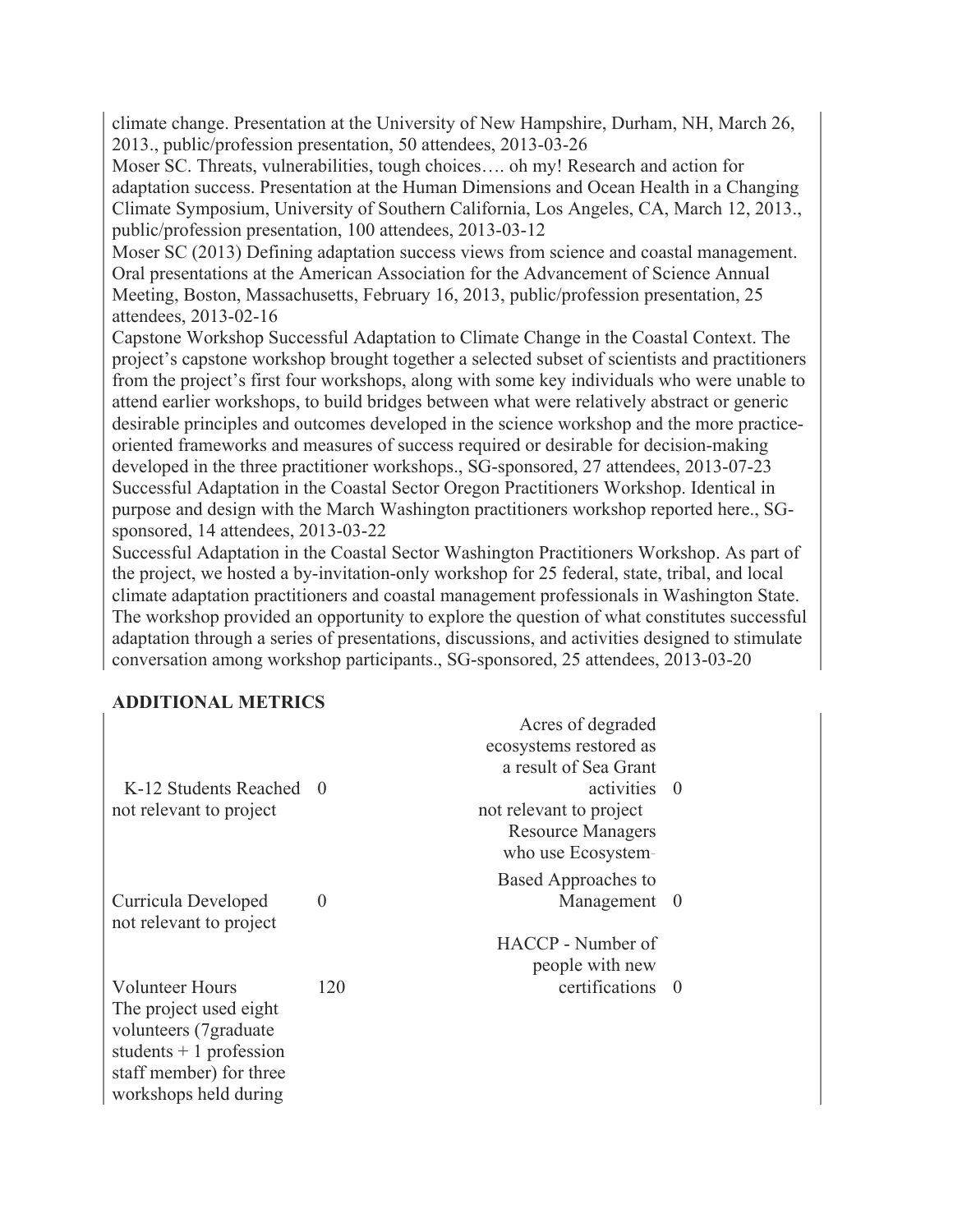| the reporting period. The |
|---------------------------|
| volunteers took notes for |
| the Washington (3 Univ.   |
| of WA volunteers),        |
| Oregon (2 Oregon State)   |
| Univ. volunteers), and    |
| capstone (3 Stanford      |
| Univ. volunteers)         |
| workshops.                |
| <b>Cumulative Clean</b>   |
| Marina Program -          |
| certifications            |

| Descriptio<br>n |                                            | Patent<br>S | Economi<br>c Benefit<br>$(\$)$ | <b>Businesse</b><br>s Created | Businesse<br>s Retained | Jobs<br>Create<br>d | Jobs<br>Retaine<br>d |
|-----------------|--------------------------------------------|-------------|--------------------------------|-------------------------------|-------------------------|---------------------|----------------------|
| None            | Actual<br>$(2/1/2013 -$<br>1/31/2014       | $\bigcirc$  | $\theta$                       | $\theta$                      |                         |                     | 0                    |
|                 | Anticipate 0<br>$(2/1/2014 -$<br>1/31/2015 |             |                                |                               |                         |                     |                      |

# **PATENTS AND ECONOMIC BENEFITS**

# **TOOLS, TECH, AND INFORMATION SERVICES**

No Tools, Tech, or Information Services Reported This Period

### **HAZARD RESILIENCE IN COASTAL COMMUNITIES**

|                      |        |                                            | Number<br>of                                         |                                                                         |
|----------------------|--------|--------------------------------------------|------------------------------------------------------|-------------------------------------------------------------------------|
| Name of              |        |                                            | resiliency<br>trainings /<br>technical<br>assistance | Was community<br>hazard resiliency<br>improved (e.g.,<br>via changes in |
| coastal<br>community | County |                                            | services<br>provided                                 | zoning<br>ordinances)?                                                  |
| No trainings         |        | Actual $\left(\frac{2}{1/2013} - 0\right)$ |                                                      | Yes                                                                     |
| provided as          |        | 1/31/2014                                  |                                                      |                                                                         |
| part of this         |        | Anticipated $(2/1/2014 \ 0$                |                                                      |                                                                         |
| project.             |        | $-1/31/2015$                               |                                                      |                                                                         |

# **ADDITIONAL MEASURES**

Safe and sustainable seafood

Number of stakeholders modifying practices Number of fishers using new techniques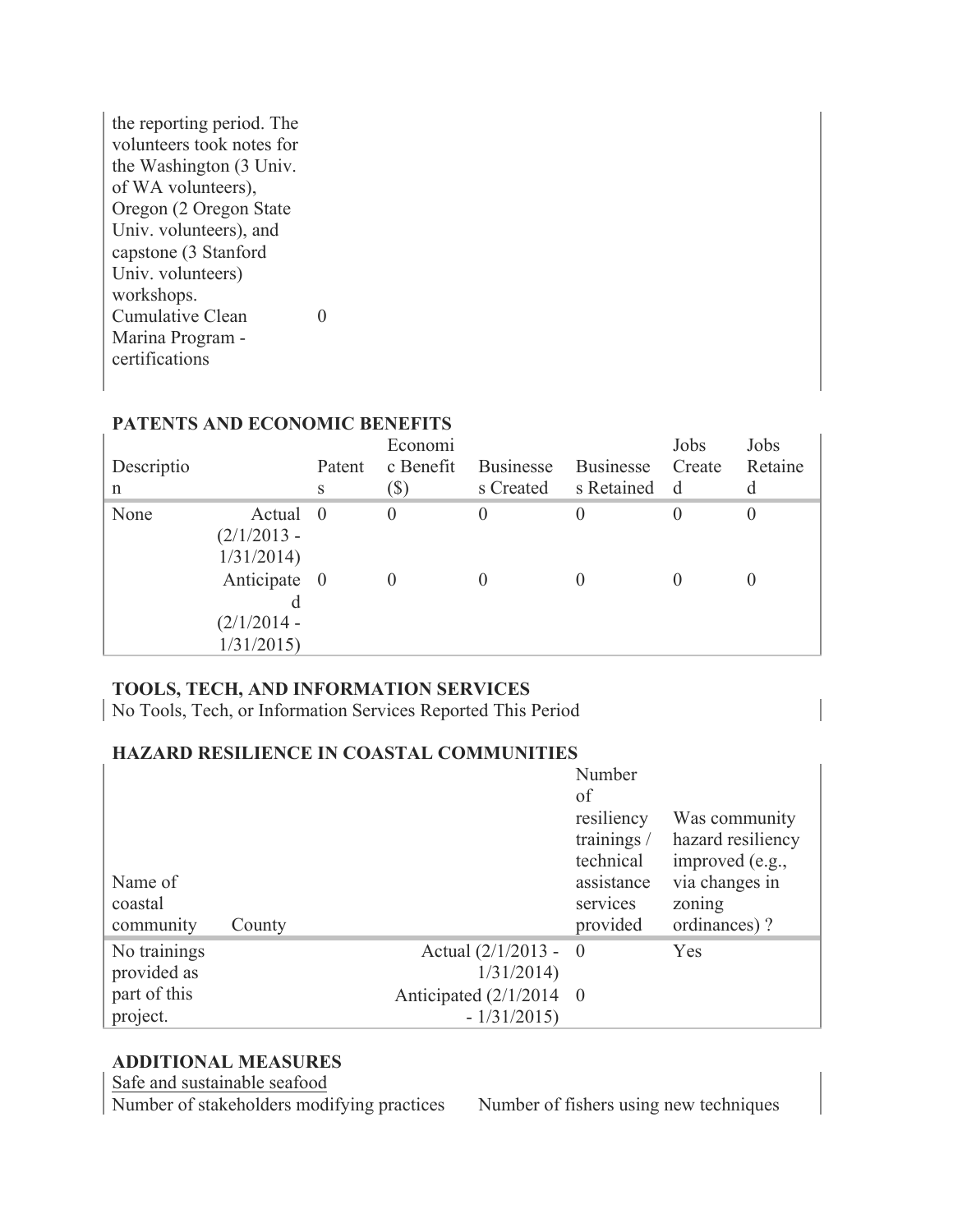Actual (2/1/2013 - 1/31/2014) 0 Anticipated (2/1/2014 - 1/31/2015) 0 Not relevant to this project Not relevant to this project Sustainable Coastal Development Coastal Ecosystems Actual (2/1/2013 - 1/31/2014) 0 Anticipated (2/1/2014 - 1/31/2015) 0 Not directly relevant to this project (project workshops may ultimately inform coastal decision making in this way but that is not an objective of this project).

Actual (2/1/2013 - 1/31/2014) 0 Anticipated (2/1/2014 - 1/31/2015) 0 Actual (2/1/2013 - 1/31/2014) 0 Anticipated (2/1/2014 - 1/31/2015) 0

Not relevant to this project

# **PARTNERS**

Partner Name Center for Ocean Solutions

Partner Name Institute for Sustainable Communities

Partner Name Oregon Sea Grant

Partner Name Oregon State University (OSU)

Partner Name Stanford University

Partner Name University of Southern California Sea Grant (USC)

# **IMPACTS AND ACCOMPLISHMENTS**

Title Washington Sea Grant research works with leading West Coast climate change practitioners to define successful adaptation

Type accomplishment

Description Relevance Coastal areas are likely to be disproportionately affected by climate change as temperatures and sea level rise, precipitation patterns change, and storms become increasingly severe. As communities try to prepare for a changing climate, resource managers and planners ask What are the goals of adaptation? What would successful adaptation to climate change look like? How do we know if we're making progress? Response With support from the West Coast Sea Grant programs, this project brings together leading scientists and adaptation practitioners to develop insight into what successful adaptation to climate change means in the various physical, ecological, socioeconomic, institutional and cultural contexts that characterize coastal communities. The project will also suggest ways that communities can measure their progress toward adaptation, both in the near term and as the climate continues to change. Researchers have synthesized current thinking on adaptation success from the published literature (peerreviewed scientific journals and agency reports and guidebooks) and led workshops with scientists and practitioners, examining successful adaptation principles, outcomes, and processes. Results The workshops successfully connected West Coast coastal practitioners engaged in adaptation and began a conversation on what constitutes success that will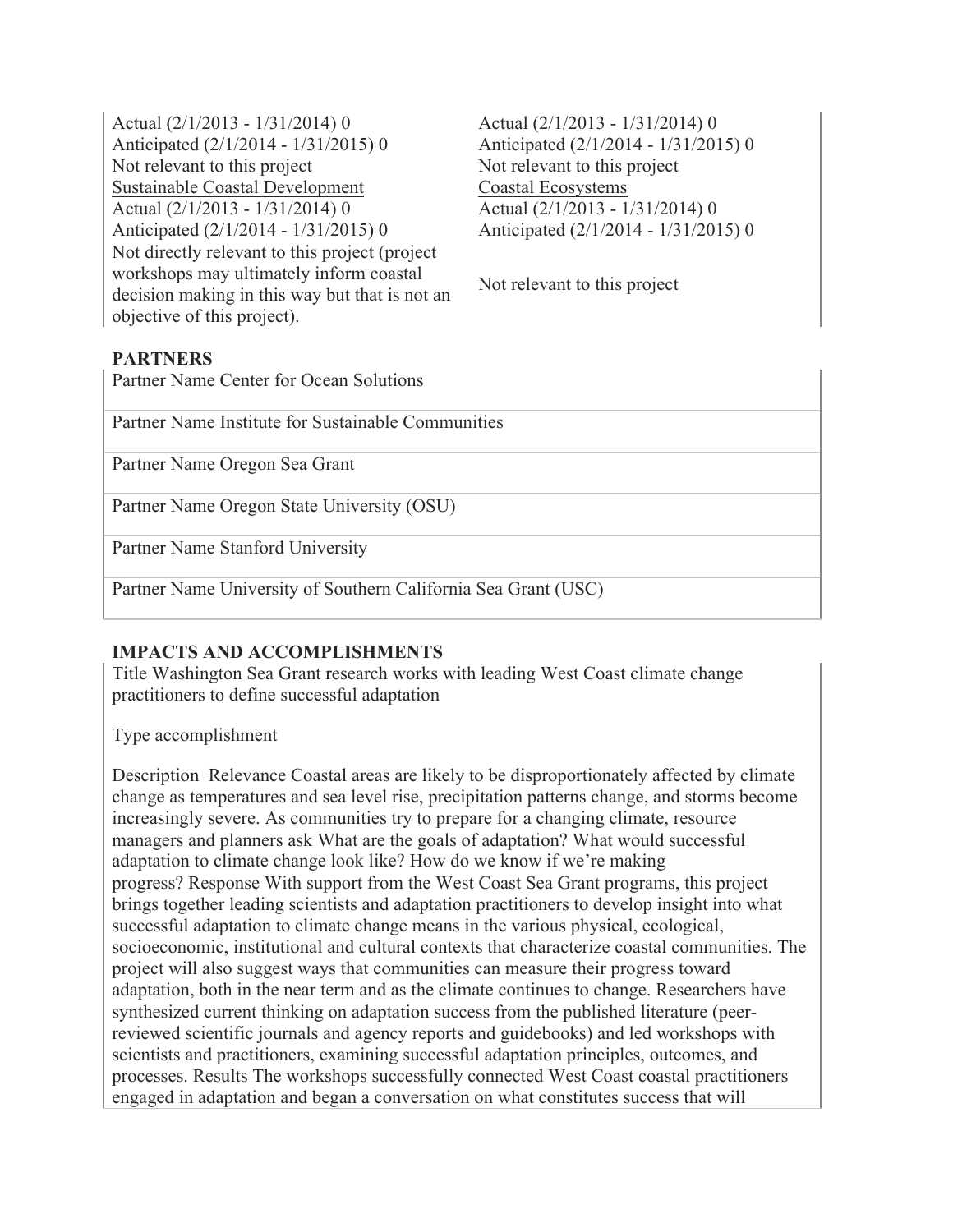continue through the project.

Recap West Coast Sea Grant-funded researchers entrain leading scientists and West Coast adaptation practitioners in developing guidelines and potential metrics for measuring successful adaptation to climate change in coastal communities.

Comments Primary Focus Area COCC (SCD) Secondary Focus Area COCC (HRCC) State Goals Improve capacity to manage ocean and coastal ecosystems and resources for societal benefit under changing climatic and demographic conditions (SCD, Efficiency). Improve understanding of coastal hazards and environmental change and develop tools and approaches for observation, prediction, planning and adaptation (HRCC, Capacity).

Related Partners Center for Ocean Solutions, Oregon Sea Grant, Institute for Sustainable Communities, Oregon State University (OSU), Stanford University,

### **PUBLICATIONS**

Title We are developing a proposed special issue of Global Environmental Change on successful adaptation. The seven articles in this special issue will present the results of our Project in a comprehensive way to an audience of scholars with expertise on and interest in the topic. The articles are currently in preparation by Project team members.

Type Paper, Abstract, or Power Point (not peer-reviewed; see RR for peer-reviewed papers) presented at a conference, symposia, workho Publication Year 2015 Uploaded File none URL none

Abstract n/a

Citation n/a

Copyright Restrictions + Other Notes

Journal Title none

# **OTHER DOCUMENTS**

No Documents Reported This Period

# **LEVERAGED FUNDS**

No Leveraged Funds Reported This Period

# **UPDATE NARRATIVE**

Uploaded File Matson\_1702\_update\_nar....3.pdf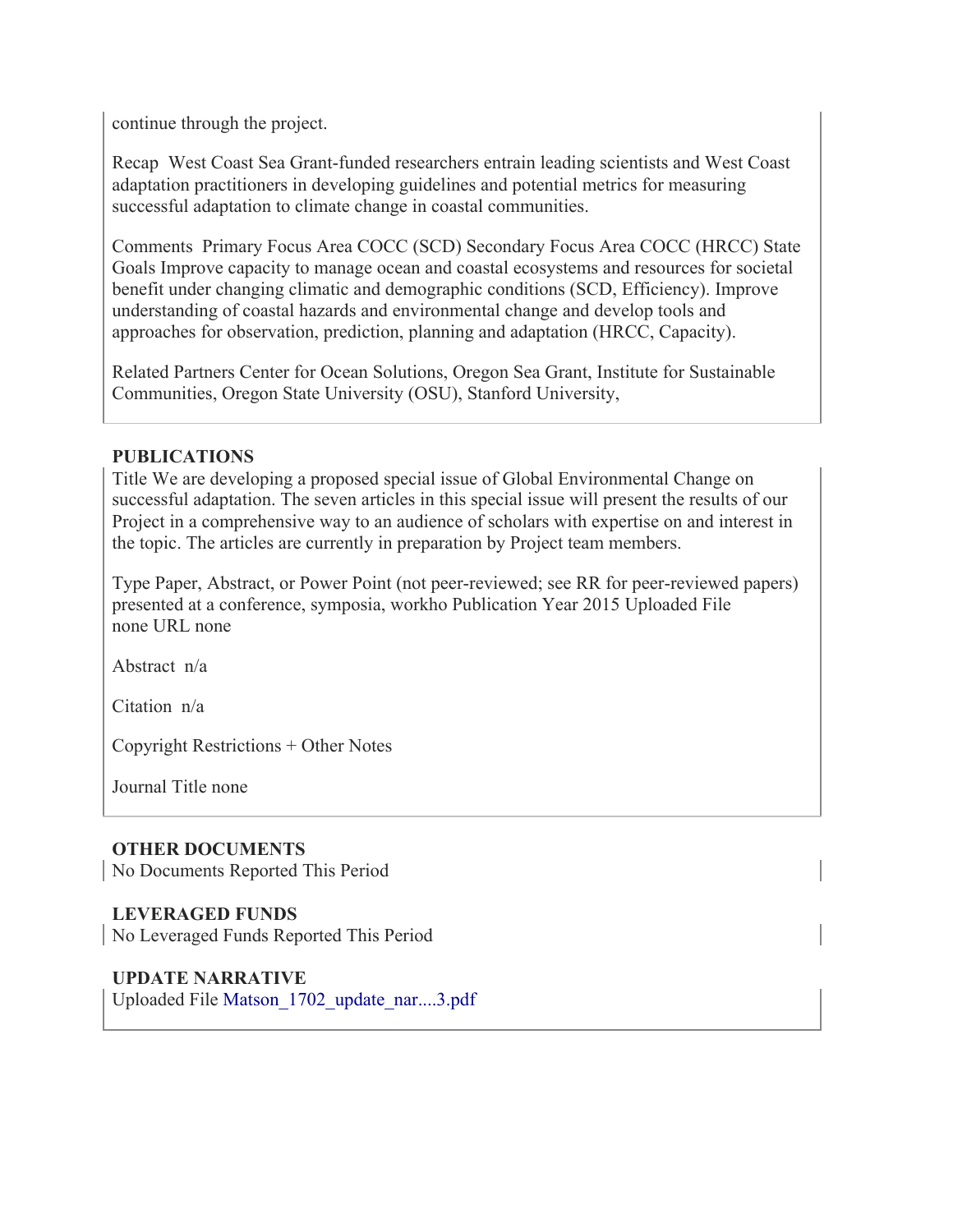### **UPDATE (PROGRESS) REPORT NARRATIVE**

# Project: R/COCC/SS-3 - *Successful Adaptation: Identifying Effective Process and Outcome Characteristics and Practice-Relevant Metrics*

Year 2 project milestones were mostly met, but we decided to request a no cost extension to allow the team more time to analyze our data and publish our findings in a special issue of *Global Environmental Change*. The original end date was January 31, 2014, and the new end date is December 31, 2014.

#### Tri-state project team meetings:

During the performance period, the project team met via phone at least monthly and in-person four times: for project meetings in conjunction with each of the project workshops (Seattle and Newport in March 2013 and Stanford in July 2013) and in Portland in January 2014 to discuss plans for a special issue of Global Environmental Change (see below).

#### Washington practitioner workshop and interviews:

Building on the first practitioner workshop held in California in January 2013, we ran a similar workshop in Washington State on March 20, 2013 in Seattle involving 25 federal, state, tribal, and local climate adaptation practitioners and coastal management professionals. As with the California workshop, the workshop was carried out with an objective of grounding abstract conceptualizations of adaptation success in a rich and detailed discussion of effective adaptation processes, pathways and outcomes in specific adaptation contexts. The workshop provided a means for participants to learn from each other about ongoing adaptation efforts across the state. Through a mixture of activities – including presentations, large- and small-group discussions, world café rotations – participants examined what has worked in adaptation in Washington to-date and what can be learned from these and other examples, including key elements of success (in terms of both process and outcomes), horizontal transferability, and need for vertical integration across scales of governance. The workshop was preceded by short phone interviews with each participant to learn about existing adaptation efforts, successes and challenges, as well as participant's existing conceptualization of adaptation success, in order to successfully frame the workshop to meet participants' interests, needs, and experience. Short videos of individual participants commenting on their perceptions of adaptation success were taken and will be used in developing outreach materials for disseminating the output of the project. Participating organizations included the cities of Olympia and Seattle; Port of Bellingham; Grays, Snohomish, King, and Clallam Counties; Washington Departments of Ecology, Fish and Wildlife, Natural Resources, and Transportation; Washington State Office of the Insurance Commissioner; Washington State Emergency Management Division; Puget Sound Partnership; Quinault Indian Nation; Swinomish Indian Tribal Community; FEMA; North Pacific Landscape Conservation Cooperative; and The Nature Conservancy.

#### Oregon practitioner workshop and interviews:

The Oregon practitioner workshop, held in Newport March 21-22, 2013, was designed and carried out with the same objectives as the previous ones in California (January 2013) and Washington (March 2013) (see objectives above). The fourteen invited participants included representatives from the South Slough NERR, Oregon Partnership for Disaster Resilience, Oregon Department of Transportation, OSU Extension, Oregon Climate Change Research Institute, Oregon Shores Conservation Coalition, Tillamook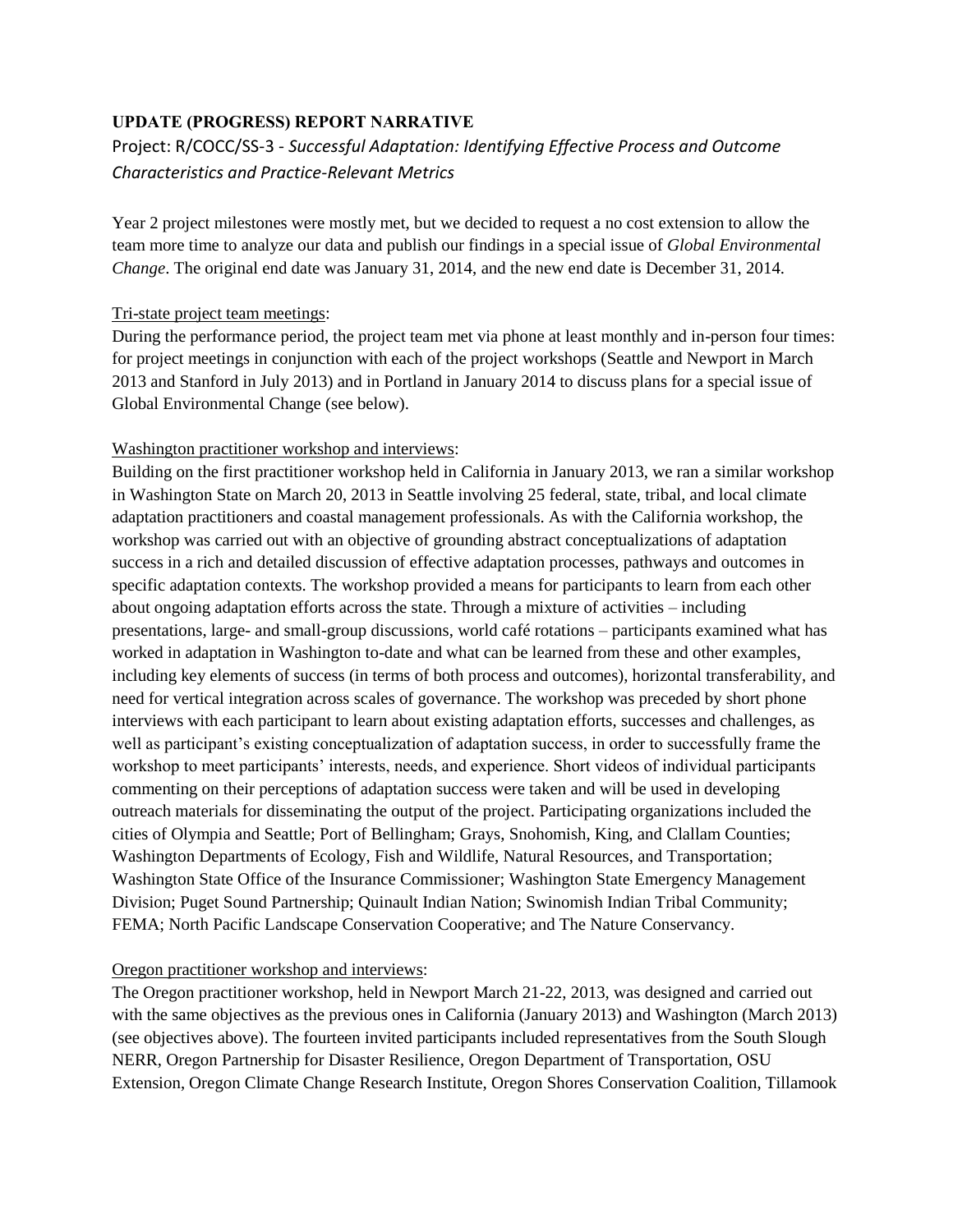County Board of Commissioners, Oregon Department of Land Conservation and Development, EcoAdapt, Ecola Architects, The Nature Conservancy, and Clatsop Country Planning Department.

#### Capstone workshop with scientists and practitioners:

We led a capstone workshop at Stanford on July 22-23, 2013 that brought together a selected subset of scientists and practitioners from the first four workshops, along with some key individuals who were unable to attend earlier workshops, to build bridges between what were relatively abstract or generic desirable principles and outcomes developed in the science workshop and the more practice-oriented frameworks and measures of success required or desirable for decision-making developed in the three practitioner workshops. The 27 participants (along with the project team) enthusiastically engaged in two days of diverse and highly interactive activities. They included the Directors of California and Washington Sea Grant, the Assistant Director of Oregon Sea Grant, and representatives from the City of Seattle Office of Sustainability and Environment; Snohomish County (WA) Department of Emergency Management; Clallam County (WA) and Tillamook County (OR) Boards of Commissioners; Marin County (CA) Planning Department; Oregon Department of Transportation; Oregon Department of Land Conservation and Development; Oregon Partnership for Disaster Resilience; California Coastal Commission; California Indian Water Commission; Washington Department of Fish and Wildlife; Washington Department of Ecology; Puget Sound Partnership; Environmental Science Associates; World Resources Institute; Inter-Tribal Sinkyone Wilderness Council; the Cahto Tribe of Laytonville (CA); Center for Ocean Solutions, Stanford University; San Diego Foundation; Local Government Commission; Joint Policy Committee; FEMA; NOAA Coastal Services Center; and the Department of Political Science, University of Colorado. A keynote address was delivered via video by Debra Roberts, founder and head of the Environmental Planning and Climate Protection Department of eThekwini Municipality, Durban, South Africa. As in each of the preceding workshops, short videos of individual participants commenting on their perceptions of adaptation success were taken that will be used in developing outreach materials for disseminating the output of the project.

#### P/Vodcasts and project website:

To bring the findings and discussion to a broader community of managers and practitioners, project syntheses are being produced for regional and national Sea Grant, state, and NOAA publications (Sea Grant report, e-Currents, Coastal Services Magazine, Coastal Connections Newsletter, CA Coast & Ocean), a variety of listservs such as CalCoast and the Climate Impacts Group's CIGnal, the RISA network distribution list, other state and national professional venues, and far-reaching websites such as climate.gov, CAKE, and/or climateadapatation.net. A website domain name was purchased by the project team (www.successfuladaptation.org) on which all outputs from the project will be posted (papers, presentations, summaries, case studies, and edited videos of project participants speaking to the issue of adaptation success. Communication and outreach specialist Joe Cone (OR Sea Grant), who is an expert in using a variety of media (including Communicating Climate Change podcasts, blogs.oregonstate.edu/communicatingclimatechange), is working with us to develop the videos . Target audiences are local and state-level coastal managers and practitioners, their stakeholders, and the interested public.

#### Papers in Prep

We have are developing a proposed special issue of *Global Environmental Change* on successful